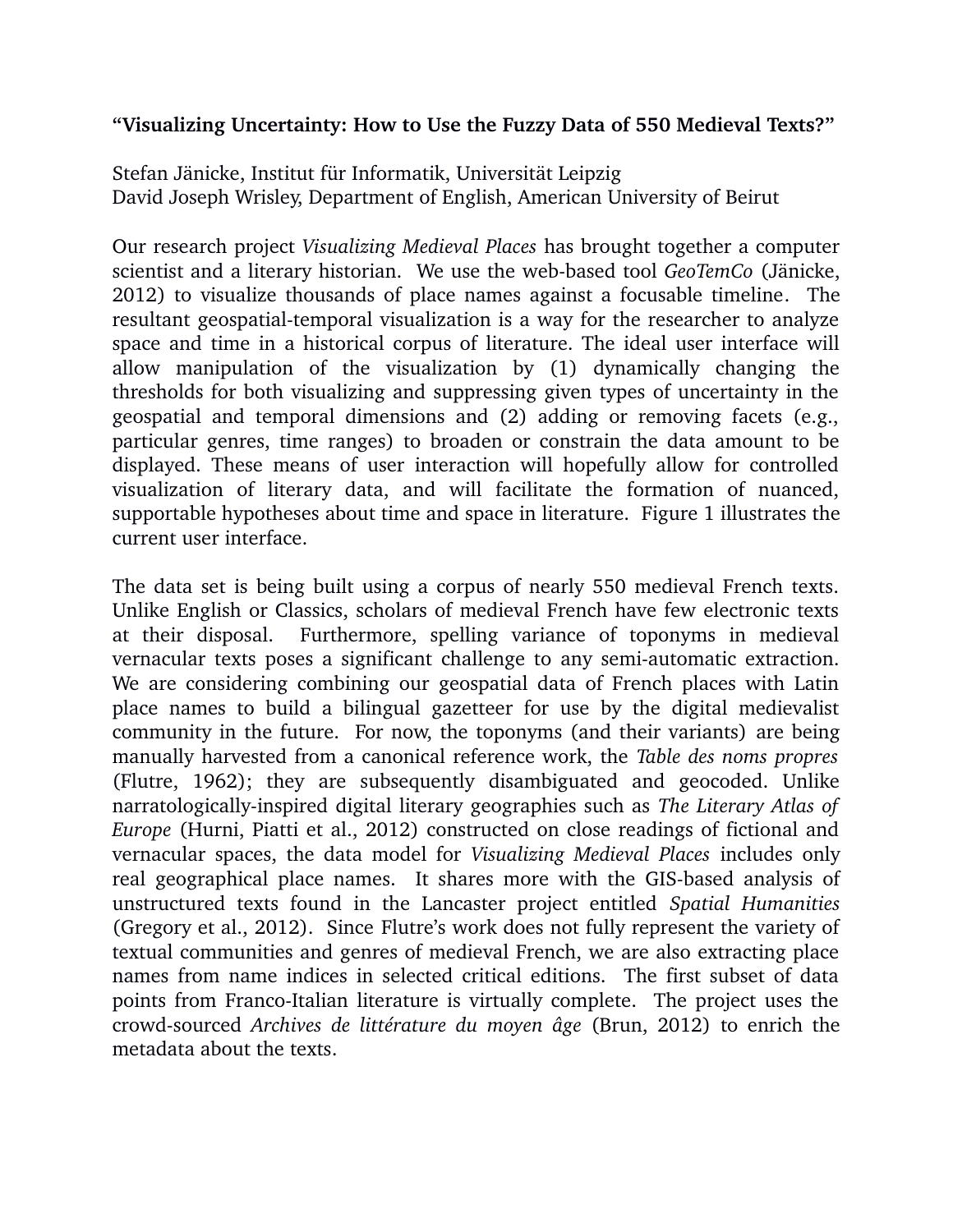Using the data has proved problematic since so many aspects of it are uncertain. Situating the composition of medieval texts in a specific time and place can be, at best, speculative. Date formats of traditional scholarship have been represented in idiosyncratic ways (e.g. between 1095-1291, first half of the  $14<sup>th</sup>$  century, before 1453). Likewise, the toponyms found in these works are difficult for various reasons: they are unmappable, they can refer to multiple places, or they designate ancient Greco-Latin or medieval geographical zones no longer found on the contemporary geo-map.

The visualization of uncertainty is a hot topic in the visualization community. Despite a broad set of applications in this field, there are still no straightforward solutions for displaying multiple, overlapping kinds of uncertainty within one set of visual interfaces. Drawing upon a long list of uncertainty types (Griethe et al. 2006), a data item within our project might be said to embody two basic kinds of uncertainty. The first uncertainty is one of "lineage," by which we mean the reliability of the text source. Certainty values for lineage can simultaneously affect the representation of data items in both dimensions, the geospatial and temporal. The second uncertainty is one of "accuracy" referring to the granularity of place or time, that is, to the distinct-sized intervals in which a value can lie. Again, granularity impacts both dimensions, the geospatial (with units such as landmarks, localities, regions, countries, continents) and the temporal (years, eras, as well as upper- or lower-bounded time declarations). Unlike Rees (Rees, 2012) who uses primarily transparency to depict uncertain information, we need to investigate multiple visual metaphors that represent several dimensions of uncertainty in a clear manner.

Visualizing distinct, overlapping geographical entities with different certainty values represents a major challenge for the project. Inspired by MacEachren's overview of existing methods for the geospatial (MacEachren et al., 2005), we suggest testing pairwise mixtures of color hue, texture, saturation, and transparency as well as other features such as pop-up text, backgrounds, overlapping/non-overlapping shapes to encode lineage and accuracy uncertainties. In Figure 2, we use distinct shapes to encode objects with distinct geospatial accuracies. Although some work addresses the problem of temporal uncertainty for small datasets (Zuk et al., 2005), insufficient research on largescale temporal uncertainty is available. Expecting thousands of overlapping temporal values of different granularity on the timeline, we need to create novel visualization approaches. Figure 3 illustrates one solution for dealing with aggregated temporal uncertainty where increased saturation designates a higher degree of certainty.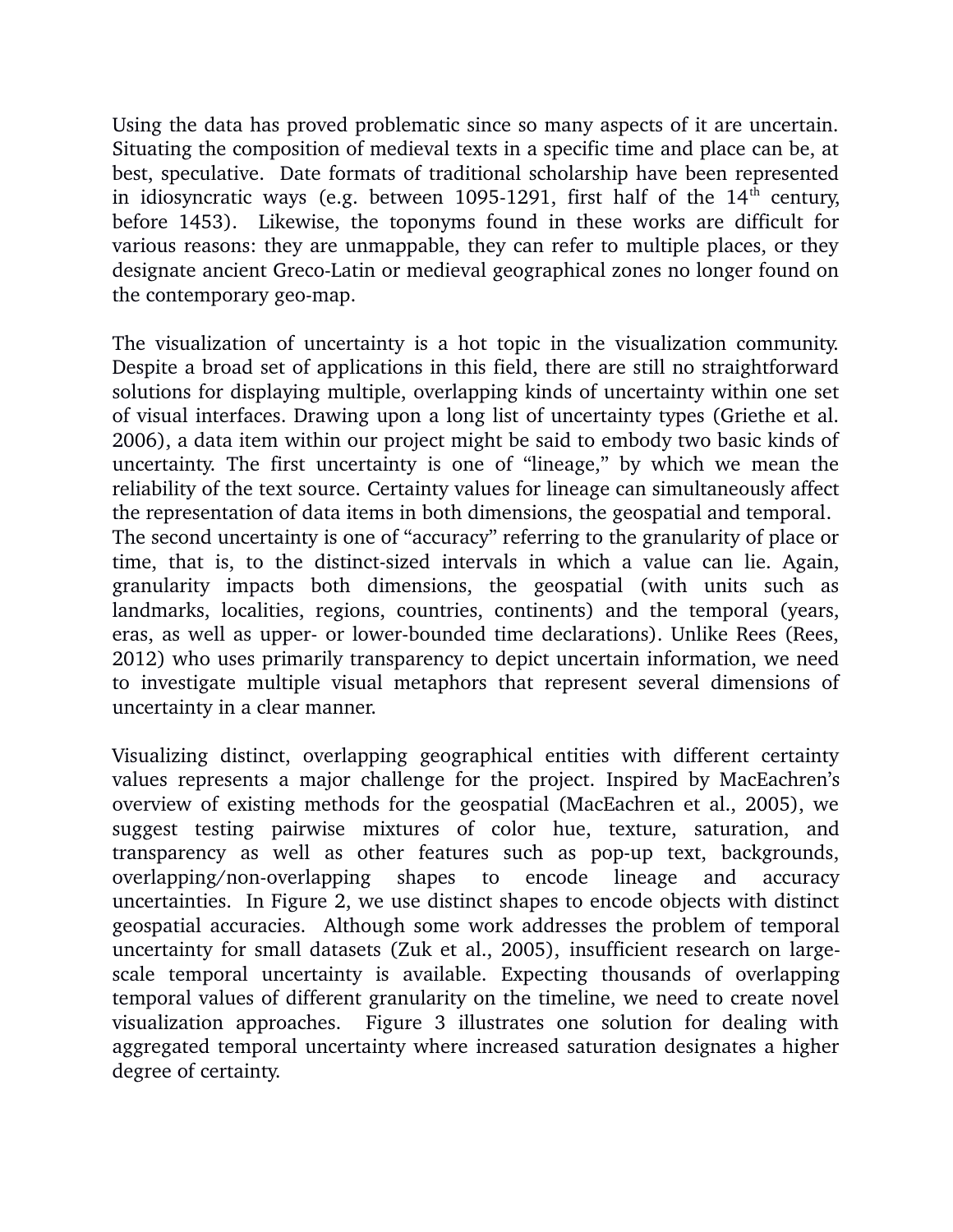In our short presentation, we will demonstrate the tool and some strategies for simultaneously visualizing various aspects of the data.

The project hopes to bring attention back to hundreds of unread works of the period (Moretti, 2005)—perhaps even spawning new close readings of them based on their "interspatiality"—the referentiality of places they share with other texts—but also to encourage students and scholars to experiment with visualizing spatial clusters and patterns.

**Keywords:** Geospatial Visualization, Temporal Visualization, Uncertainty, Medieval French Literature, Adapting Digital Tools, Spatiality, Fuzzy Data, Lineage, Accuracy.

| <b>Background map</b> | <b>Map selector tools</b> | <b>Filter</b>                        | <b>Medieval Places</b> |                                         | <b>Medieval Places</b>        |                       |                                               |                            |              |
|-----------------------|---------------------------|--------------------------------------|------------------------|-----------------------------------------|-------------------------------|-----------------------|-----------------------------------------------|----------------------------|--------------|
| Google Satellite      |                           | $\mathbb{Q}$<br>$Q^{-1}$<br>$\times$ | 636 results            | $\overline{\omega}$                     | $= 8$<br>$Q^{-1}$<br>$\times$ | 1-10 of 636 Results   | Page 1 of 64<br>1<br>$\overline{\phantom{a}}$ | 10 <sup>10</sup><br>><br>N | $\mathbf{v}$ |
| $\bullet$             |                           |                                      | Medieval Places        |                                         | work                          | medieval place        | real place                                    | place type                 | time         |
|                       |                           |                                      |                        | $\qquad \qquad \qquad \qquad \Box$      | BeuveHanstV                   | Acre                  | Akko; Israel                                  | city                       | 1200-1299    |
|                       |                           |                                      |                        | $\Box$                                  | GuiNant∨                      | Agenois               | Agenais; France                               | region                     | 1300-1399    |
|                       |                           |                                      |                        | $\Box$                                  | AnsCartP                      | Ais                   | Auch; France                                  | city                       | 1230-1250    |
|                       |                           |                                      |                        | $\Box$                                  | BeuveHanstV                   | Ais-la-Chapele        | Aachen; Germany                               | city                       | 1200-1299    |
| ↶                     |                           |                                      |                        | $\Box$                                  | Aquilon                       | Aise La Capele        | Aachen; Germany                               | city                       | 1379-1407    |
|                       |                           |                                      |                        | $\Box$                                  | RoM4                          | Alamaine              | Germany                                       | country                    | 1275-1299    |
|                       |                           |                                      |                        | $\Box$                                  | Aquilon                       | Albanie               | Albania                                       | country                    | 1379-1407    |
|                       |                           |                                      |                        | $\Box$                                  | Aquilon                       | Albe                  | Alba; Italy                                   | city                       | 1379-1407    |
|                       |                           |                                      |                        | $\Box$                                  | AntAn                         | Alemagne              | Germany                                       | country                    | 1241-1251    |
|                       |                           |                                      |                        | $\Box$                                  | Aquilon                       | Alemagne              | Germany                                       | country                    | 1379-1407    |
|                       |                           |                                      |                        | $\qquad \qquad \text{or} \qquad \qquad$ | AnsCartP                      | Alemagne              | Germany                                       | country                    | 1230-1250    |
|                       |                           |                                      |                        | $\Box$                                  | BeuveHanstV                   | Alemaigne             | Germany                                       | country                    | 1200-1299    |
| Google                |                           |                                      |                        | $\Box$                                  | GuiNantV                      | Alemaigne             | Germany                                       | country                    | 1300-1399    |
| Time unit:            |                           | <b>Animation</b>                     | <b>Value Scale</b>     |                                         |                               | <b>Filter</b>         |                                               | <b>Publication Year</b>    |              |
| years                 |                           | $>$   $\parallel$                    | $\ln$ $\log$           |                                         |                               | $Q$ $Q^{-1}$ $\times$ |                                               | 636 results                |              |
| 1200                  |                           |                                      |                        |                                         | 1300                          |                       |                                               |                            | 1400         |
|                       |                           |                                      |                        |                                         |                               |                       |                                               |                            |              |
|                       |                           |                                      |                        |                                         |                               |                       |                                               |                            |              |

Figure 1: The current GeoTemCo user interface, showing 636 data points from the Franco-Italian dataset. NB: The time line below does not represent the real temporal data.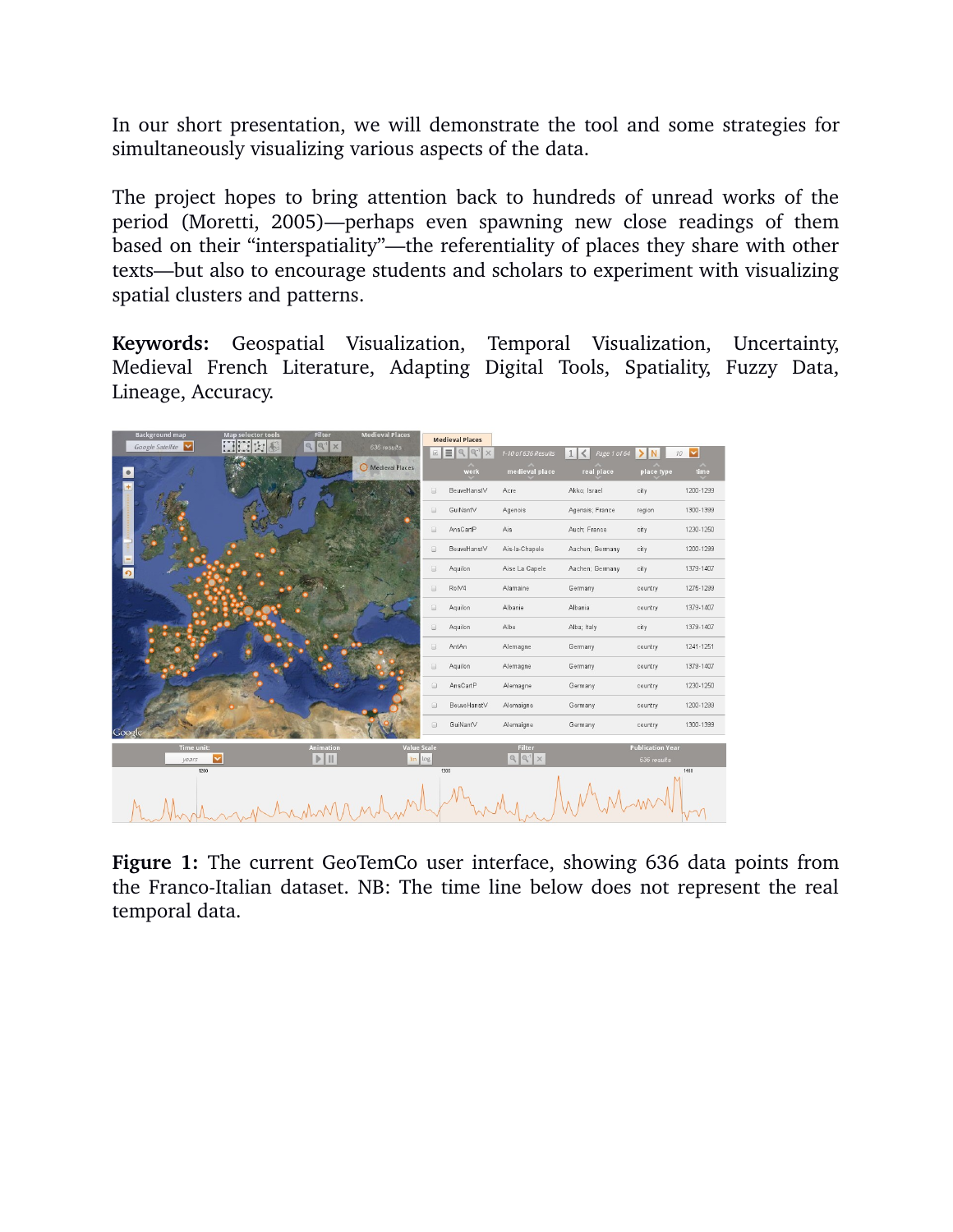

**Figure 2:** A visualization of 636 points from the Franco-Italian dataset, with nonoverlapping shapes denoting different toponym types.



**Figure 3:** A timeline represented as a stacked graph with multiple aggregated uncertain temporal values (increased saturated designates increased certainty in lineage value). NB: The time line below does not represent the real temporal data of this project.

## **References:**

**Brun, Laurent.** (2012) *Archives de littérature du moyen âge*. University of Ottawa [http://www.arlima.net](http://www.arlima.net/) [accessed 28 October 2012].